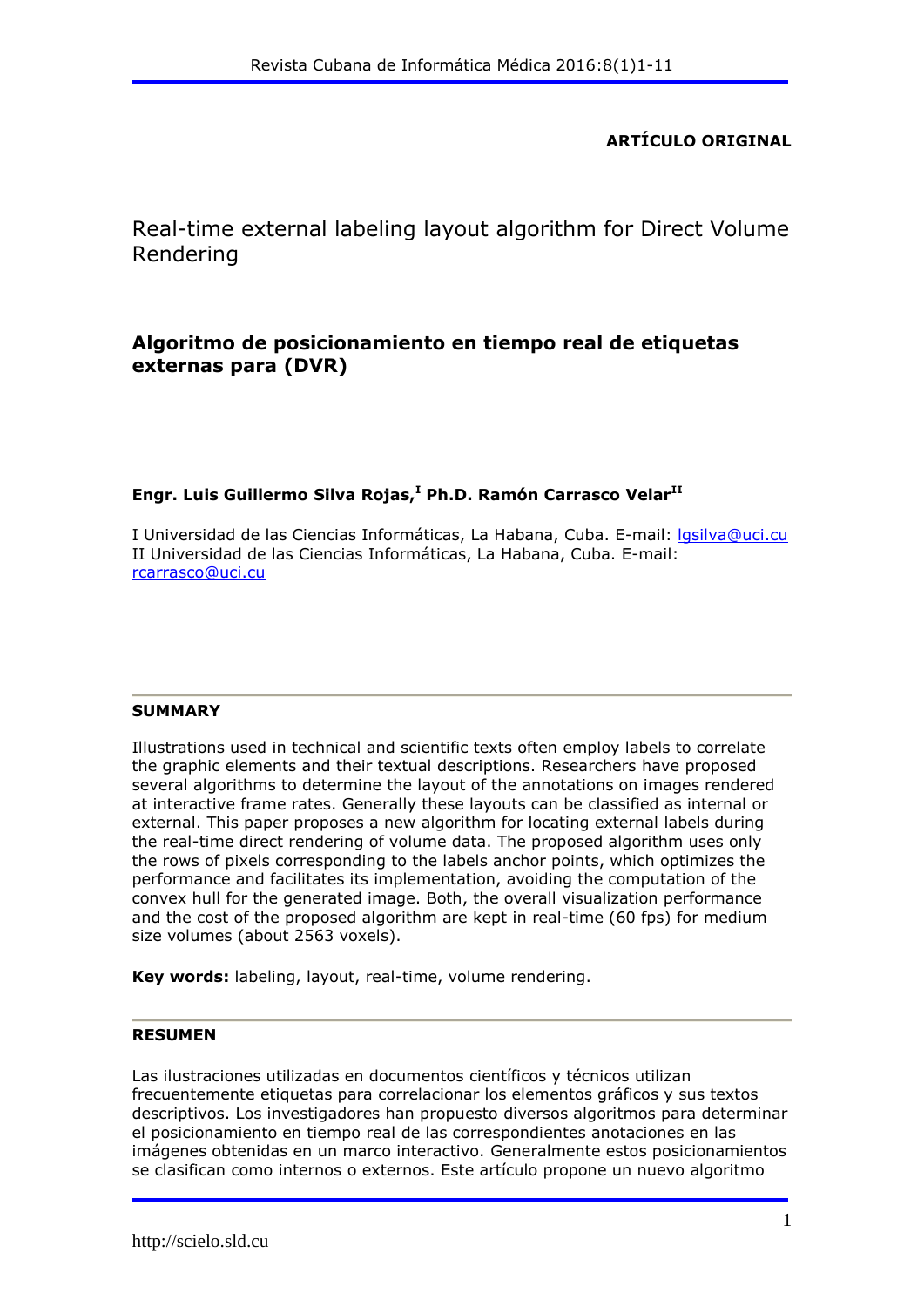para ubicar etiquetas externas en tiempo real durante la obtención de datos de volumen. El algoritmo propuesto usa solo las filas de píxels correspondientes a los puntos de presentación de las etiquetas lo que optimiza el desempeño y facilita la implementación haciendo innecesarios algunos cálculos. Tanto el desempeño general de la vista como el costo del algoritmo propuesto se obtienen en tiempo real (60 fps) para volúmenes de mediana talla (alrededor de 256 voxels).

**Palabras claves:** etiquetado, posicionamiento, tiempo real, obtención de volumen.

# **INTRODUCTION**

Illustrations with a careful positioning of texts on the images are used to describe the structure or for constructing complex objects, resulting in an important tool for developing learning materials such as textbooks, user manuals and technical specifications.

Although the labeling of technical and scientific illustrations have been used for centuries, its main function remains to facilitate the transmission of information, establishing correlations between the graphics elements of the illustration and their textual descriptions<sup>1</sup>. The clarity of the relationship between these two basic components, determines the amount of information that a reader can extract from the content shown.<sup>2</sup>

With the development of three-dimensional techniques for data acquisition, such as Computed Axial Tomography (CT), Magnetic Resonance (MRI) and the posterior development of Direct Volume Rendering (DVR) algorithms at the end of the 80s,  $3,4$ the need arose for labeling the obtained representations, balancing the quality of the label layout on the image and the computational cost to calculate these positions.

Medicine is one of the sciences that obtains more benefits from labeling algorithms, because medical illustrations are constantly used in anatomy, surgical planning and collaborative diagnosis. Therefore, modern radiological stations and medical training systems have functionalities for the manual labeling of anatomical structures.<sup>5</sup>

This paper proposes a new algorithm for the placement and visualization of external labels in real time, for DVR of medical images in the industry standard DICOM format. The algorithm uses only the rows of pixels corresponding to the labels anchor points, to avoid the computation of the convex hull for the generated image. The algorithm perform well in real-time for medium size datasets (about  $256<sup>3</sup>$ voxels).

# **1.1. Labeling algorithms**

The labeling can be done interactively or automatically. The interactive labeling is done by specialists, e.g. radiologists, placing annotations on two-dimensional views of the dataset.<sup>1</sup> To facilitate this manual process, the images can be previously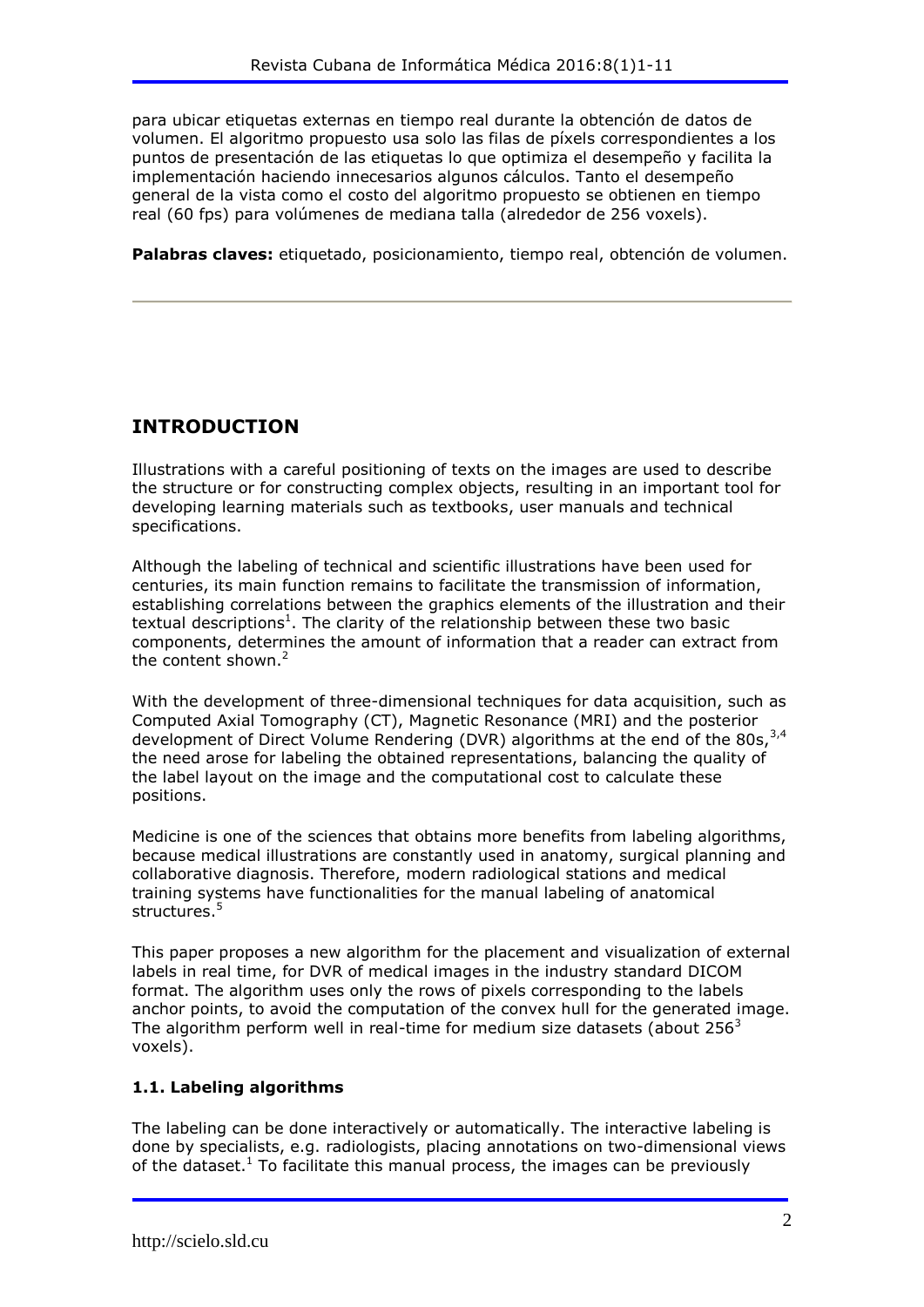segmented. Modern software offers lines, arrows and text labels to support this process. In the case of automatic labeling, the software automatically rearranges the labels and takes care of eliminating crossed lines, overlapping of labels and proximity between the labels and their linked structure.<sup>1</sup>

### **1.2. General requirements for labeling algorithms**

The requirements for the labeling algorithms used in three-dimensional illustrations have been previously defined in several approaches.  $6,7,1,8,9,10$  These techniques can also be used in DVR implementations. Although the defined requirements vary slightly, they can be summarized as follows:

- Readability: Labels must not overlap. The font must remain legible.

- Unambiguity: the relationship between labels and their associated structures must be observed without ambiguity.

- Prevention of visual clutter: the lines connecting the labels should not cross.

- Interactivity: calculating the layout of the labels should not significantly affect the visualization performance.

- Compaction: minimize the area occupied by the labels.

- Temporal coherence during exploration: prevent discontinuities and breaks of labels positions.

The management of all the requirements is a complex task. This situation is aggravated by the interactivity, due to the constant computation each time a new images is rendered during the user exploration. Hartmann et al.<sup>7</sup> propose some metrics to evaluate, in a certain degree, the functional requirements and aesthetic attributes of labeling algorithms. Finding the optimal solution to the labeling task without labels overlaps, is considered an NP-Hard problem.<sup>6,11,12,13</sup> There are numerous implementations trying to balance the aesthetic constraints and the computational complexity.

There are different criteria for classifying labeling algorithms considering the label layout on the image. In general, they can be classified into:

- Internal: appropriate when there is enough space to place the labels.<sup>14</sup> Have the advantage of easy visual association of the text and its structure, because they are superposed on the said structure.<sup>15</sup> Its main disadvantages are that occlude part of the labeled structure and require a prior segmentation of the structures present in the image (Fig. 1a).

- External: used when there is enough white space outside the image<sup>14</sup> (Fig. 1b) and are located on the outside or background of the image.<sup>15</sup>

- Hybrid: incorporates internal and external labels depending on the image magnification level. If an object is close enough to the camera, an internal label is used, otherwise an external one is used $^{1,12}$  (Fig. 1c).

The proposed algorithm is designed for general purpose labeling of images obtained by DVR, regardless the content type of the image or its segmentation level. Having no segmentation information, the boundaries of the structures are unknown for the image, hence, it is necessary to place the labels on the outside, as shown in figure  $1<sub>b</sub>$ .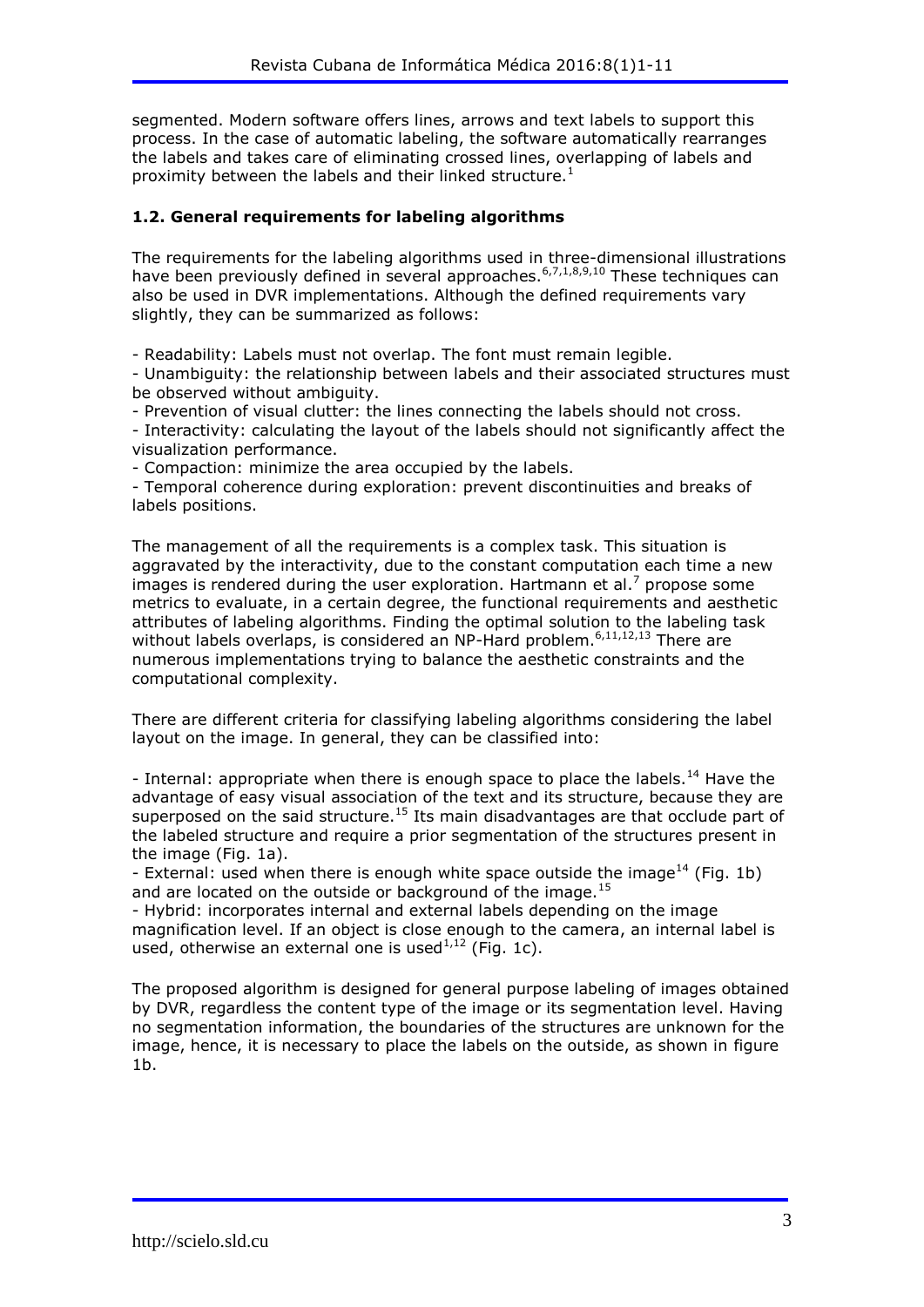

Fig. 1. Classifications according to the labels arrangement. (a): Internal labels, (b): External labels, (c) Hybrid layout

#### **1.3. External labeling**

External labeling algorithms are usually inspired by the traditional illustrative techniques used by illustrators. Ali et al. $6$  perform a manual analysis of numerous high-quality illustrations that uses external labeling and classifies its layouts according to their common properties:

- Straight-Line: Labels and anchor points are connected using straight lines, see (Fig. 2a,b,d).

- Orthogonal: The connecting lines are parallel to the coordinate axes and the bends are orthogonal angles, see (Fig. 2c).

- Flush-Layout: Labels are assigned to different spatial areas:

\* Flush Left-Right: Labels are placed on the left and/or right of the graphical object, (Fig. 2a,b,c).

\* Flush Top-Bottom: Labels are placed on the top and/or bottom of the graphical object, (Fig. 2d).



Fig. 2. Flush Layouts: a) Flush-Left layout. b) Flush Left-Right layout. c) Flush Left-Right layout with orthogonal bends, d) Flush Top-Bottom

- Circular-Layout: Labels are aligned around the silhouette of the graphical model in a circular fashion: \* Ring: The labels are placed at regular intervals on a ring circumscribing the graphical model, (Fig. 3a).

\* Radial: Labels are located radially relative to a common origin, (Fig. 3b).

\* Silhouette-based: Labels are placed near the silhouette of the graphical object, minimizing the distance with its anchor point, (Fig. 3c).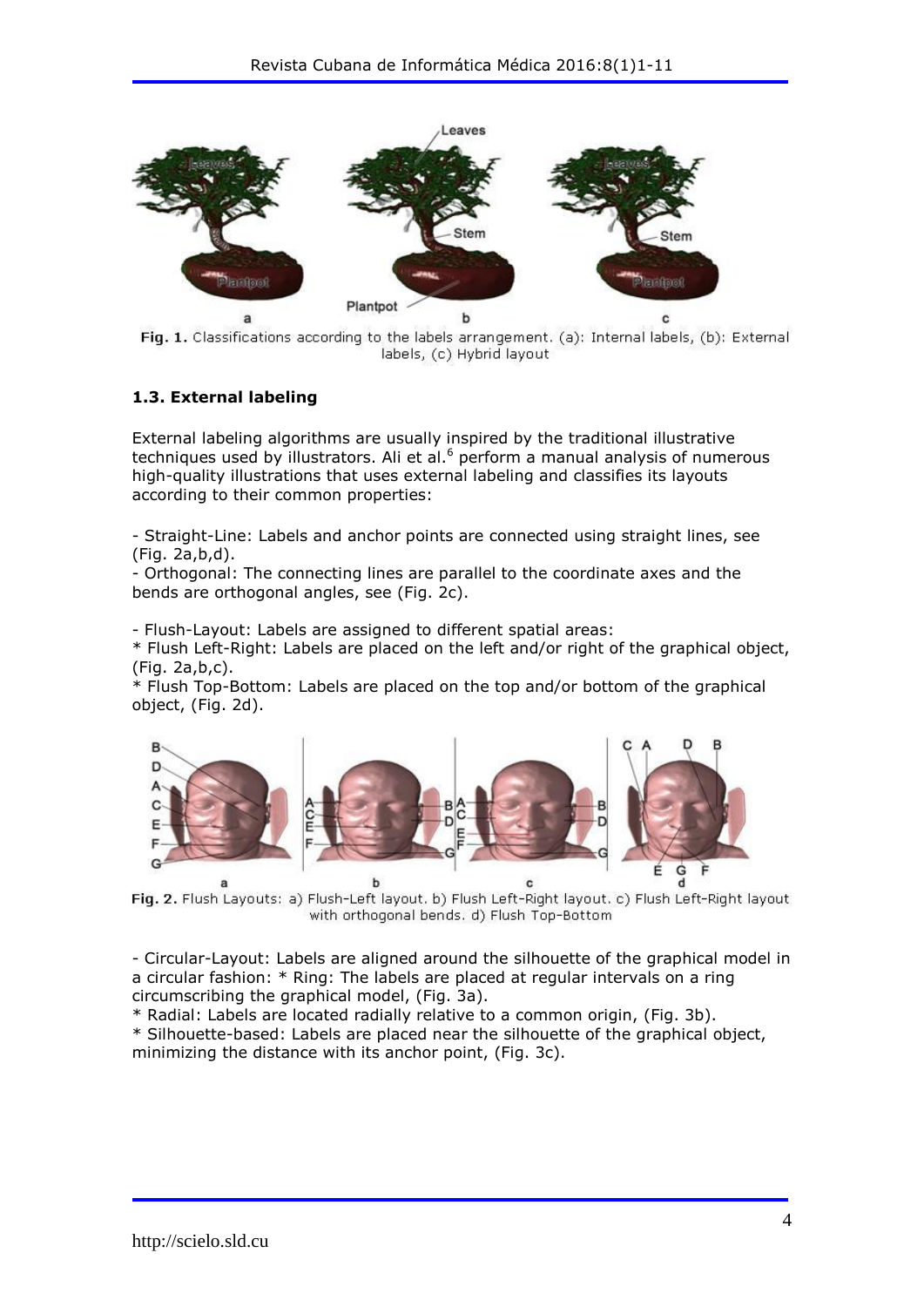

Fig. 3. Circular Layouts: a) Labels are arranged at regular intervals (Ring). b) Labels are radially arranged with a common origin (Radial). c) Labels are aligned to the image silhouette (Silhouette-based)

# **2. Related work**

Preim et al. $<sup>2</sup>$  propose an algorithm and its implementation in the ZOOM</sup> ILLUSTRATOR software that lets to put annotations around the image. The labeling remains consistent after rotate or scale the image. The level of detail of the labeling fits the available space, employing fisheye techniques.<sup>2</sup>

Moreover, the own Preim16 proposes an extension to the previous algorithm that modifies the labels and the structures, influenced by user interaction. Includes changes in material properties of the relevant structures to ensure its visibility and recognition. In both cases, the scene depicted consists of predefined polygonal models.

Hartmann et al.<sup>9</sup> present the Floating Labels algorithm, a new method for determining an attractive arrangement of labels over complex objects. The algorithm uses Dynamic Potential Fields for the calculation of attraction and repulsion forces between the graphic elements and their textual labels. The algorithm works on 2D projections of 3D geometric objects from manually selected points of view. Calculating the labeling layout for complicated views, although it is visually appealing, it is of about 10 seconds, which precludes its use for applications that require interactivity.

Kamran and colleagues<sup>6</sup> propose different layouts for placing external labels, which can be classified into two main groups: Flush Layouts, where labels are vertically aligned to the left and right or horizontally aligned up and down. The other classification is Circular Layouts (Fig. 3), where the labels positions conform to the shape of the rendered object. They use a general algorithm for all layouts, which is responsible for determining the positions of the anchor points and blank space regions. Then, the selected specific algorithm, determines the starting positions of the labels and calculates the final positions to meet the aesthetic restrictions.

Bekos et al. $<sup>11</sup>$  introduce the Boundary Labels model. In this model, the labels are</sup> placed around a rectangle aligned with the coordinate axes that contains the anchor points. Each label connects with its anchor point by a polygonal line. They pay special attention to avoid lines crossing. The model is optimized for the labeling of maps.

Moreover. Timo et al. $^{12,14}$  present a new architecture that combines internal and external labels on projections of complex 3D objects, balancing, in real-time, requirements that may be contradictory, such as unambiguity, readability, aesthetic considerations and temporal coherence during interaction. The architecture is divided into three modules: Analysis, Classification and Layout Manager. During analysis a color-coded projection of the scene is represented. This representation is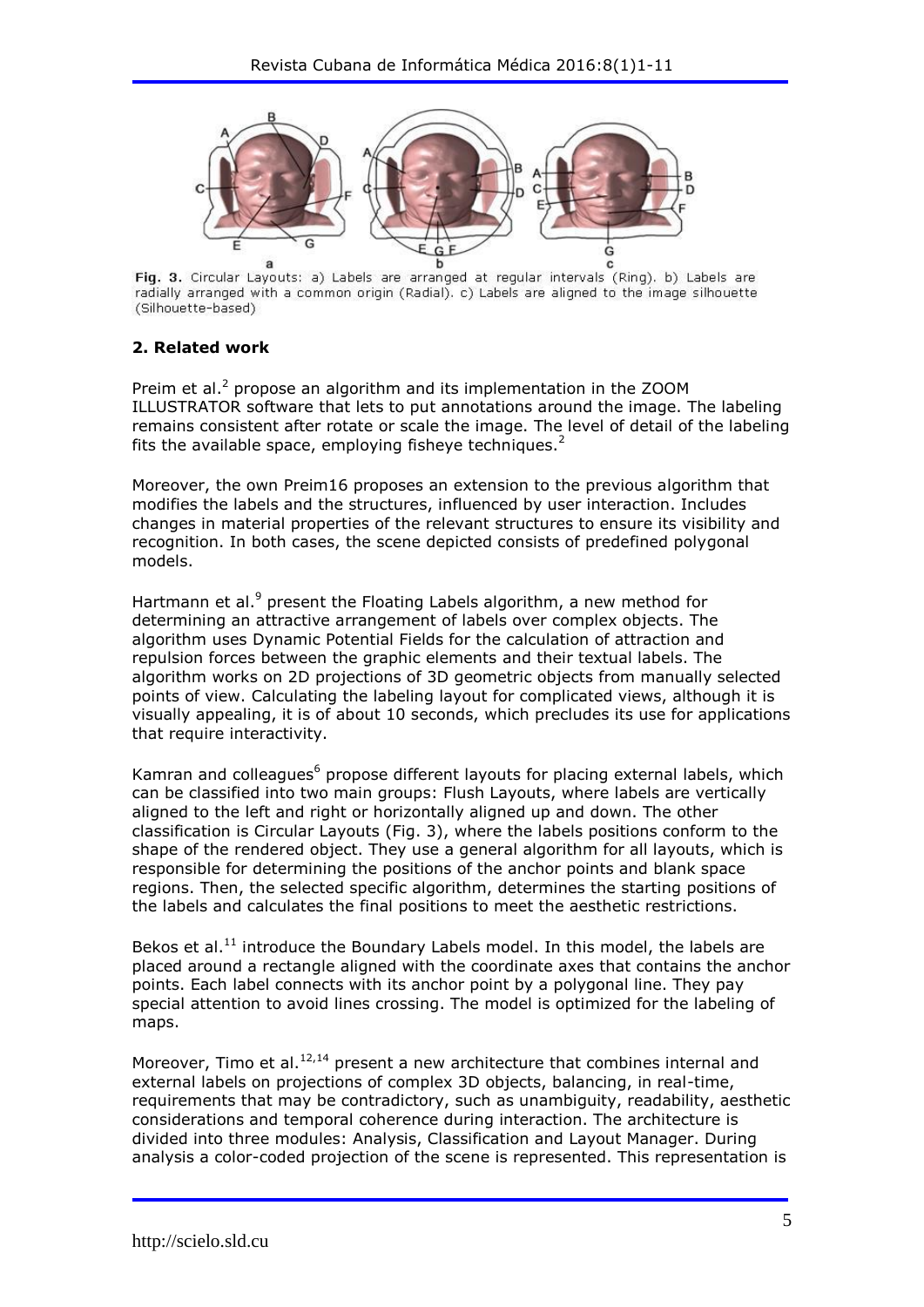segmented, a skeletonization algorithm is applied and is transformed into a graph (skeleton graph). The best paths in the graph are then selected to place labels. The classification module takes as input the best graph path for each structure, which the authors consider is that the best you can fit the desired text, and classifies the labels as internal or external (internal labels are prioritized unless the space does not permit). Finally, the Layout Manager is responsible for determining the final location of the labels, build the connection lines for the case of external labels and ensure, as far as possible, the temporal coherence. Although this architecture is one of the most complete methods reported to date, its main disadvantage is the computational complexity that represents the real-time calculation of the skeletonization method.

Timo et al.<sup>17</sup> presented a new layout, based on the report of Kamran<sup>6</sup>, to organize the labels in contextual groups. The position of a group of labels is calculated from the centroid of all visible members. After calculating the initial position, the group moves until fully located on the background or leave the screen. To maintain the temporal coherence, contextual groups remain in place until interfere with visualization. When this happens, the centroid and the new position for the group in conflict is recalculated. The intersections of the connection lines within groups are solved by exchanging the positions of their labels. Being based on the method of Kamran6, a skeletonization is also used to determine the label anchors points, which presupposes that the displayed image is segmented or color-coded.

Moreover, Cmolík and Bittner<sup>10</sup> formulates labeling as an optimization problem with multiple criteria, which they solve using fuzzy logic with greedy optimizations. With the implementation of the method in GPU they achieve interactive time for polygonal models that the authors consider as medium.

Bruckner and Gröller<sup>18</sup> propose the VolumeShop software, to generate interactive illustrations using DVR. The VolumeShop labeling algorithm approximates the object shape by calculating its convex hull, the obtained polygon is parameterized by its radius, therefore, the position of the annotations are defined by a number in the range [0,1]. The labels are located outside the convex hull using its parametric position. All entries are initially located at the closest point between the anchor point and the shape of the convex polygon. An iterative algorithm is repeated until all intersections and overlaps are resolved or the maximum number of iterations is reached. Due to the labels are initialized close to its anchor point, they move smoothly during the interaction. Only occurs jumps when the discontinuities and overlaps are resolved. Although the resulting positions are not optimal, the algorithm keeps interactive times for a practical number of labels (usually no more than 30 labels are used in an illustration) and obtains visually appealing layouts.

Generally, the above algorithms have two main disadvantages. The first one is the need for a prior segmentation of the dataset or at least a color-coded proiection<sup>2,6,12,14,16,17</sup> which is not suitable for all datasets. The second is the computational complexity of calculating the convex hull of the generated image<sup>6,18</sup>, the skeletonization algorithm<sup>12,14,17</sup> or directly the labels positions.<sup>9</sup>

# **3. Labeling algorithm**

A group of previously well-defined constraints were taken into account during the design of the proposed algorithm, especially those outlined by Brucker and Gröller.<sup>18</sup>

1. Labels must not overlap.

2. The connecting lines between the labels and their anchor points should not cross.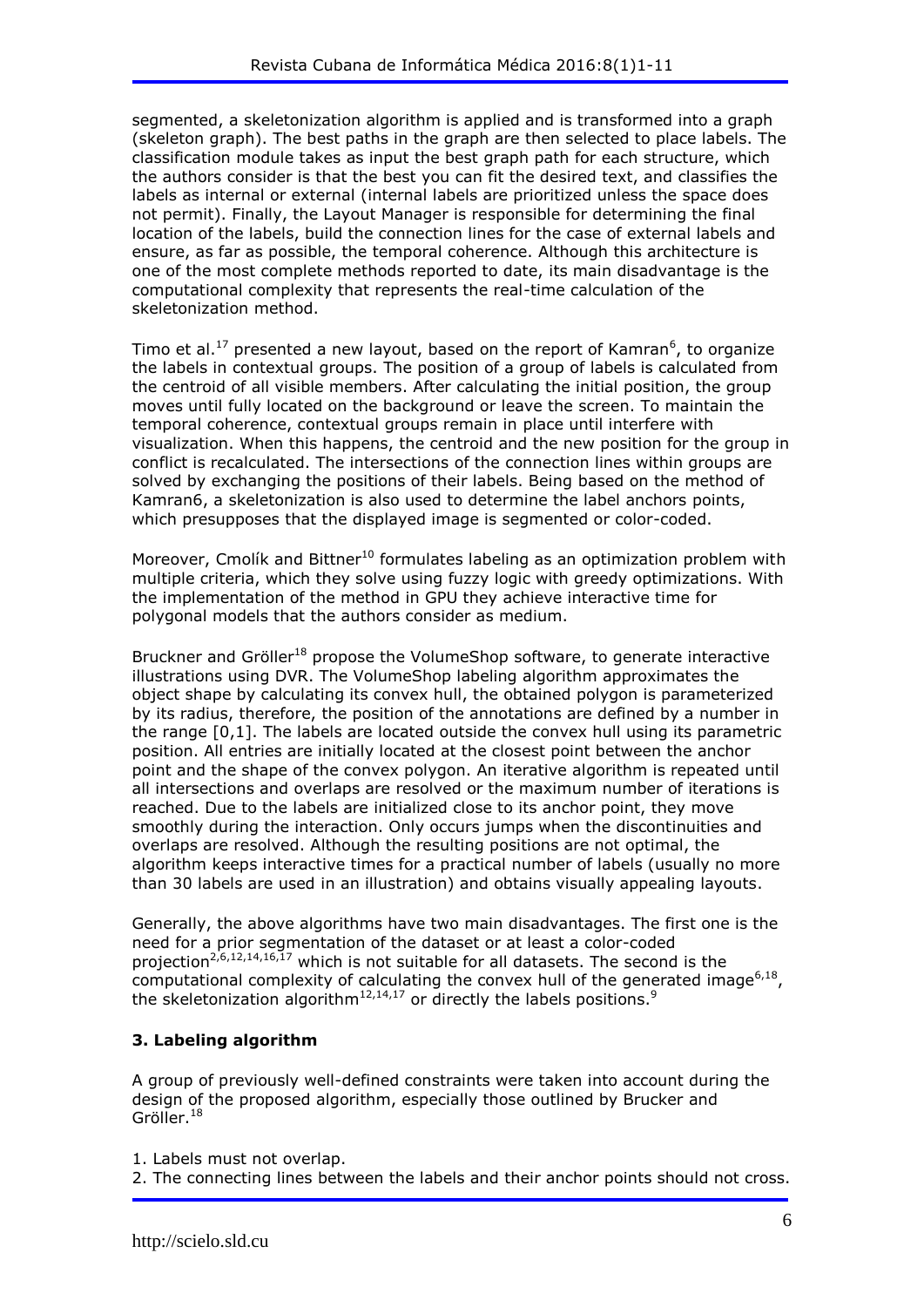- 3. Labels should not occlude the structures of the image.
- 4. Labels should be placed as close as possible to their anchor points.
- 5. Avoid discontinuities during the interaction.

In addition to this selection and compilation of restrictions, it was considered advisable to include the following:

6. The algorithm must do a general purpose labeling, that is, on any volume, regardless of content, nature or segmentation level.

7. The labeling must not significantly affect the visualization performance.

The specific algorithms presented in the previous section have substantial differences, but they share three basic steps:

- 1. Placement or calculation of anchor points.
- 2. Calculation of the labels initial positions.
- 3. Correction of intersections, overlaps and discontinuities.

### **3.1. Anchor points calculation**

To be general purpose (restriction 6), the algorithm must be able to label any volume, therefore it is assumed that the obtained images are not segmented or segmenting makes no sense, meaning that the user should provide the anchor points and of course, the text of the labels. To facilitate this process three planes aligned with the coordinate axes (XY, YZ and XZ) were added, as shown to the left on the view of the developed software that is presented in figure. 4. The horizontal and vertical lines represent the projection of each plane on the remaining planes (XY: blue, YZ: red, XZ: green).



Fig. 4. Integration of the proposed algorithm with the software Vismedic-Illustration

The placement of a label can be done by pressing the right button of the mouse on any plane and write the text in the pop-up textbox. The label is automatically displayed on the 3D viewer.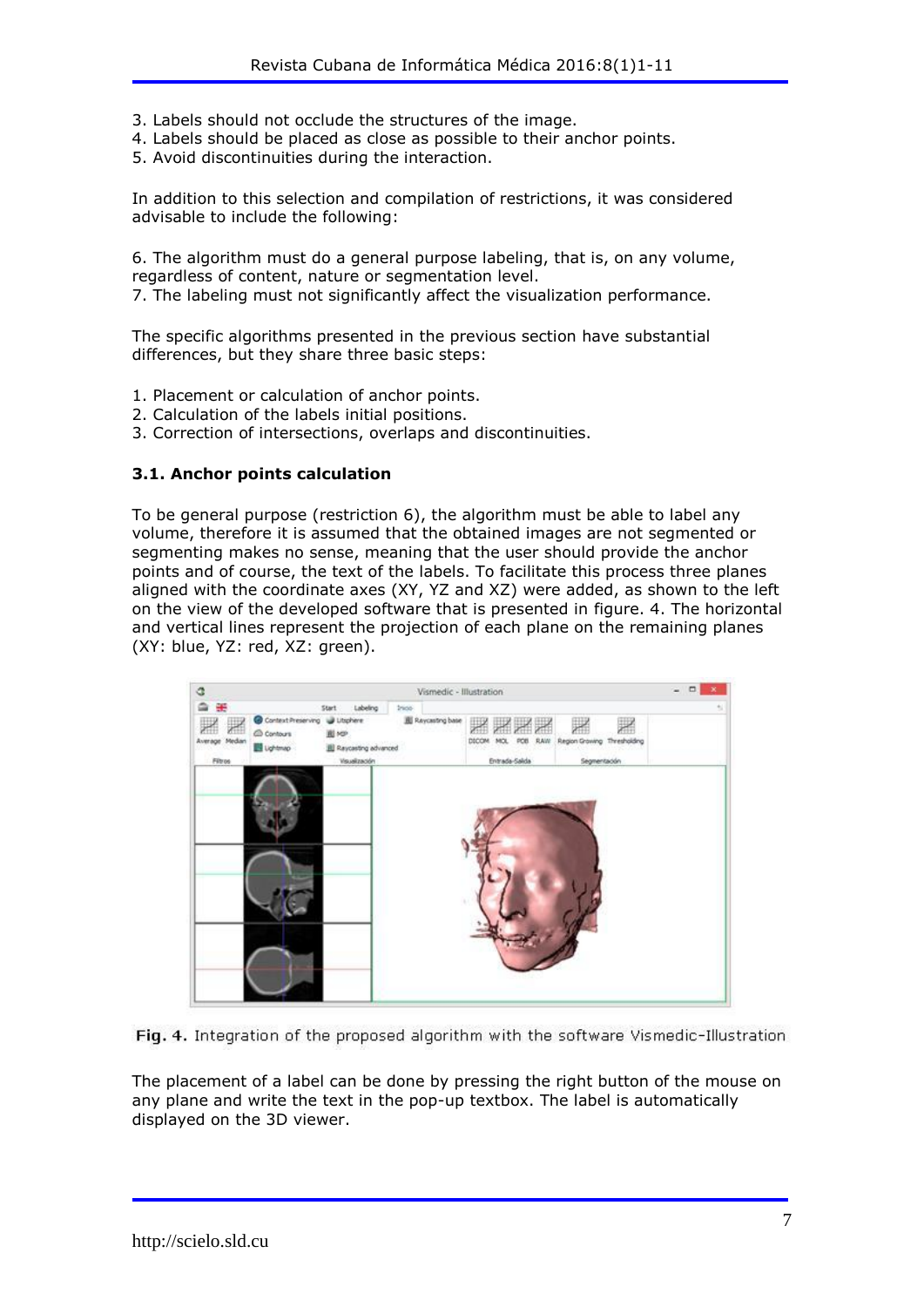### **3.2. Calculation of the labels initial positions**

Direct Volume Rendering, as its name implies, uses no intermediate geometry (polygonal mesh) to obtain the dataset representation, therefore, the content of the final image is not known until the image is displayed. This image can vary widely for the same volume depending on the rendering technique and its parameters. Given these characteristics, the algorithm must work directly on the generated image, whose only information known are its pixels.

To determine the labels initial positions the following steps are taken:

1. Project the 3D positions of the anchor points on the 2D image, this is done by simply calling the **gluProject** function from the OpenGL library. The obtained 2D anchor points are ordered from highest to lowest by its *y* coordinate. The results are shown in Fig. 5a.

2. For each anchor point, analyze the row of pixels (coordinate *y*) to which it belongs to store the first position of the graphical object  $(\mathbf{x}_1)$  and last  $(\mathbf{x}_2)$ . This is done by comparing the current pixel with the background. See Fig. 5b.

3. Determining the closest point  $(\mathbf{x}_1 \text{ or } \mathbf{x}_2)$ , this would be  $\mathbf{x}_1$  if  $|\mathbf{x} - \mathbf{x}_1| \leq |x - x_2|$ , or  $x_2$  otherwise. A small displacement to the left is used if the point is  $x_1$  and to the right if it is  $\mathbf{x}_1$ , in order to slightly separate the labels from the image. If  $\mathbf{x}_1$  is chosen the label is also shifted left considering the size of text on screen. See Figure. 5c.



Fig. 5. Calculation of the labels initial positions. (a): Projection of the anchor points (b): Analysis of the row of pixels corresponding to the anchor point (c) Calculate the nearest position according to the silhouette

### **3.3. Correction of intersections, overlaps and discontinuities**

At this point the labels are ordered by its *y* coordinate, we also know the height of the text boxes and if they belong to the left or right of the image. To represent the labels only need to compare the position of the current label with its predecessor, according to whether they belong to the left or right. In case of overlap (Fig. 6a) the current label is moved to the position determined by the end of the previous label plus a delta for separation. The end result is shown in Fig. 6b.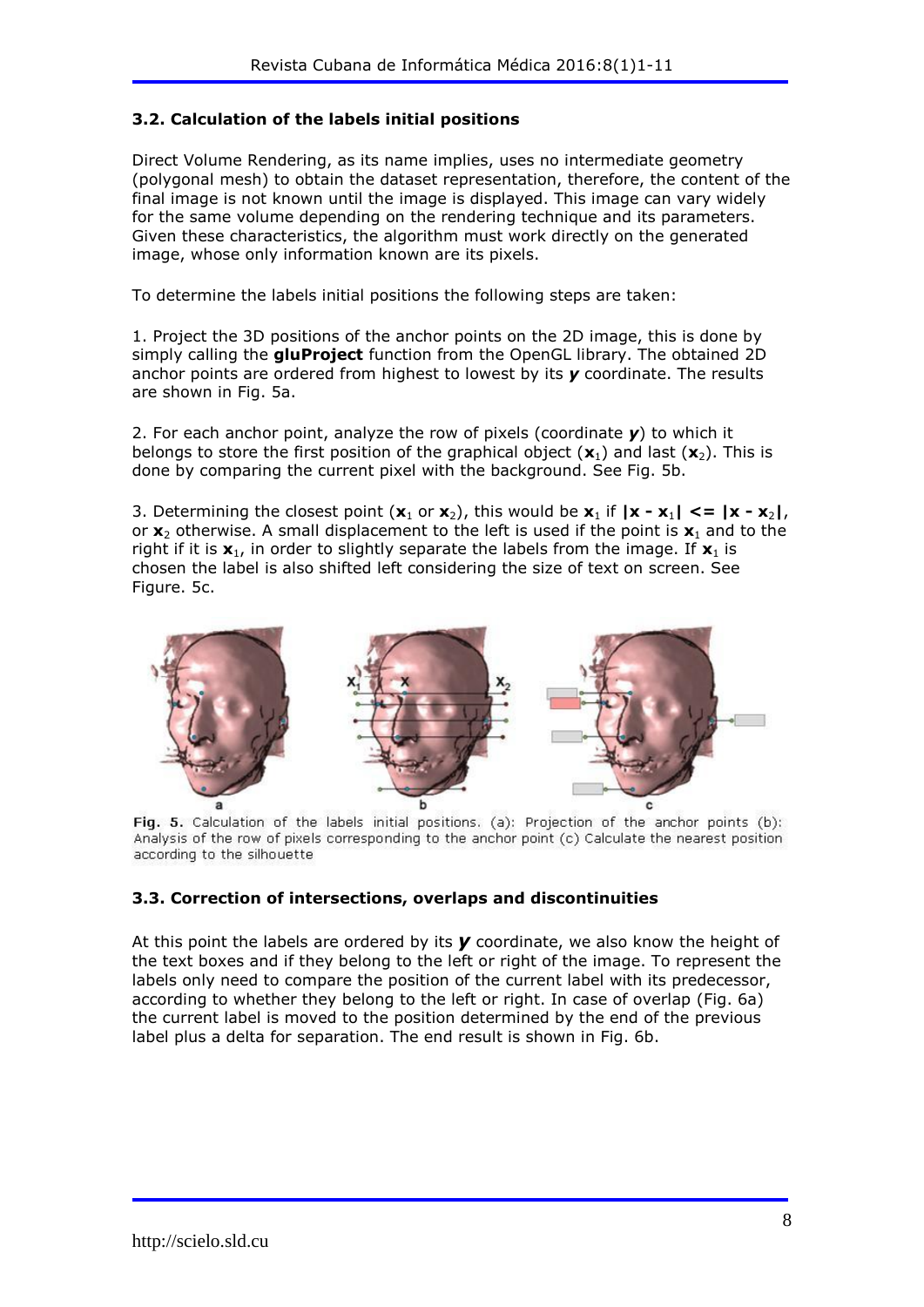

Fig. 6. Solution of overlaps

As the labels are ordered and their final positions are dynamically updated, no intersections occur during rendering. During the interaction, the algorithm behaves stably due to the proximity of the labels with their anchor points and the adaptability to the image silhouette. The discontinuities only occur when exists overlaps or the end positions change of side (left or right), in both cases only the involved labels are affected.

### **3.4. Implementation details**

Although the proposed algorithm can be implemented using any programming language and graphics library, the authors recommend the use of C++ as programming language and the industry standard OpenGL as graphics library, the selection of these technologies favors the need for performance and portability.

The algorithm was integrated for this publication with the software Vismedic-Illustration, which also uses Qt framework for the graphical user interface and GLSL as shading language for the visualization algorithm.

# **RERULTS AND DISCUSSION**

Among the main advantages of the proposed algorithm are its ability to label volumes of any kind (as shown in Fig. 7), not needing to compute the convex hull of the image, its simplicity of implementation and the performance to calculate the label layout.



Fig. 7. Visual results for different volumes and number of labels

Table 1 shows the results obtained by the proposed algorithm on medium size datasets. The tests environment consisted of a personal computer with an Intel Core i3 2120 processor, NVidia GeForce GTX 285 as GPU, 4GB of RAM DDR3, at a resolution of 800x600 pixels. The render algorithm was a GPU based Raycasting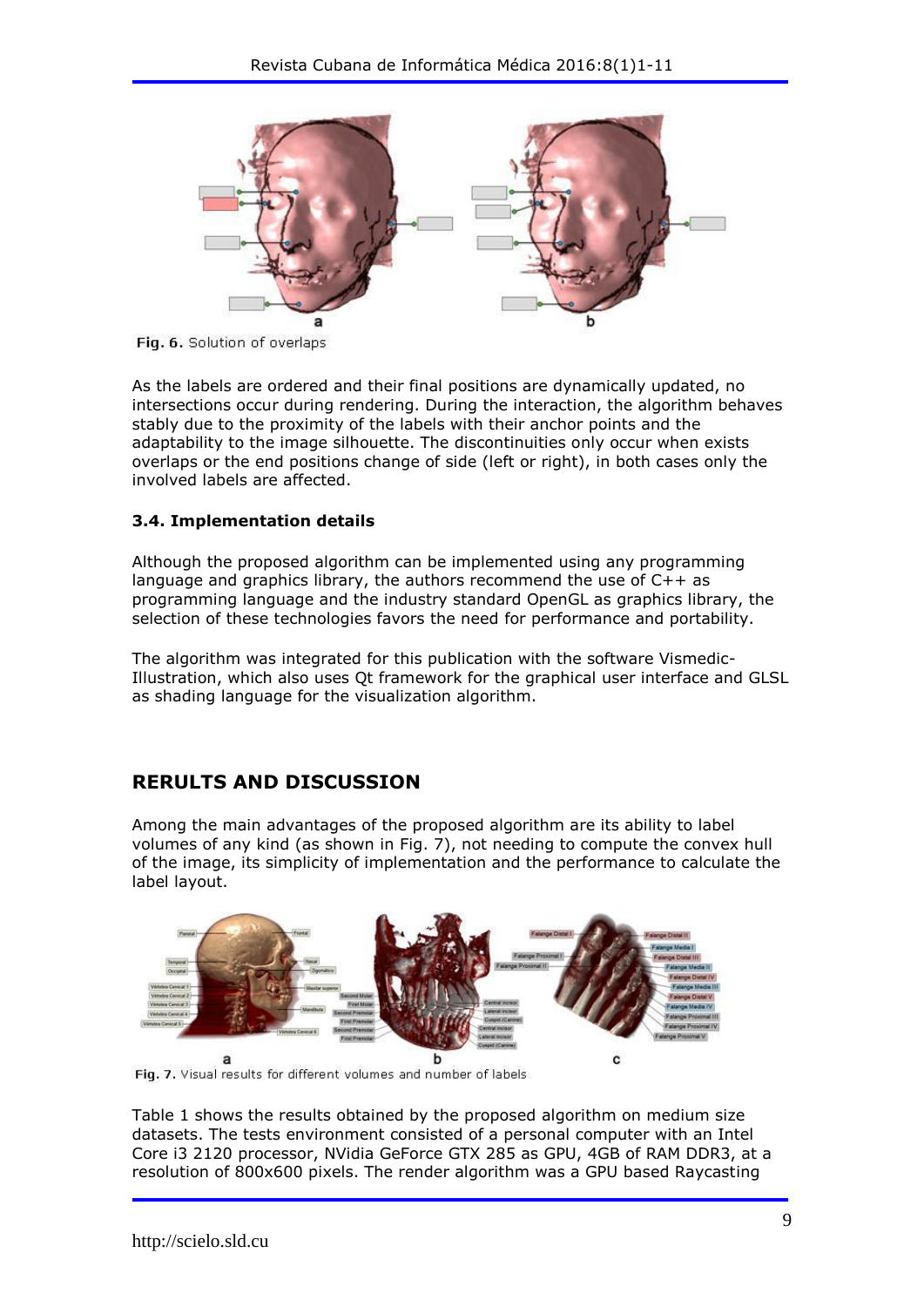implementation for all the images. The used volumes are employed repeatedly in the literature to check the results of the volume visualization algorithms, except for the chemical structure of Menthol, which was obtained for this work using a voxelization from the 3D chemical structure of its molecule.

As shown in Table 1, the display performance for datasets of about 2563 is not significantly affected for a practical number of labels, it was kept in real time for all cases (about 60 frames per second) after the activation of the labeling algorithm.

The key to reduce the computational cost was the use of the pixel lines of the labels. For example, to compute the convex hull of a RGBA image of 8-bits and 800x600 pixels with 10 labels need to traverse 480000 pixels (1920000 bytes), however, using the proposed algorithm is only necessary to go through 8000 (32000 bytes), which represent the 1.66% of the total pixels in the image.

| Dataset      | Dimensions  |         | Number of ill FPS without | FPS with |
|--------------|-------------|---------|---------------------------|----------|
|              |             | lahelsi | labeling                  | labeling |
| Visible Male | 128x256x256 |         |                           |          |
| Skull        | 256x256x256 |         |                           |          |
| Ennt         | 256x256x256 |         |                           |          |

Table 1. Performance results for different datasets and number of labels

# **CONCLUSIONS**

This paper presents a new algorithm for the placement of external labels for DVR. The proposed algorithm works in image space, using only the rows of pixels corresponding to the labels anchor points, which optimizes the performance and facilitates the algorithm implementation, because it does not need to calculate the convex hull of the generated image. Both, the overall visualization performance and the cost of the proposed algorithm are kept in real-time (60 fps) for medium size volumes (about 2563 voxels), which ensures interaction during visualization.

# **REFERENCES**

1. Oeltze S. and Preim, B. Survey of Labeling Techniques in Medical Visualizations. 2014. Eurographics Workshop on Visual Computing for Biology and Medicine.

2. Preim B, Ritter Alf, Strothotte T. Consistency of Rendered Images and Their Textual Labels. 1995. Proc. of CompuGraphics. Vol. 95, pp. 201-210.

3. Levoy M. Display of surfaces from volume data. IEEE, 1988, Computer Graphics and Applications, IEEE, Vol. 8, pp. 29-37.

4. Drebin RA, Carpenter L, Hanrahan P. Volume rendering. 1988. ACM Siggraph Computer Graphics. Vol. 22, pp. 65-74.